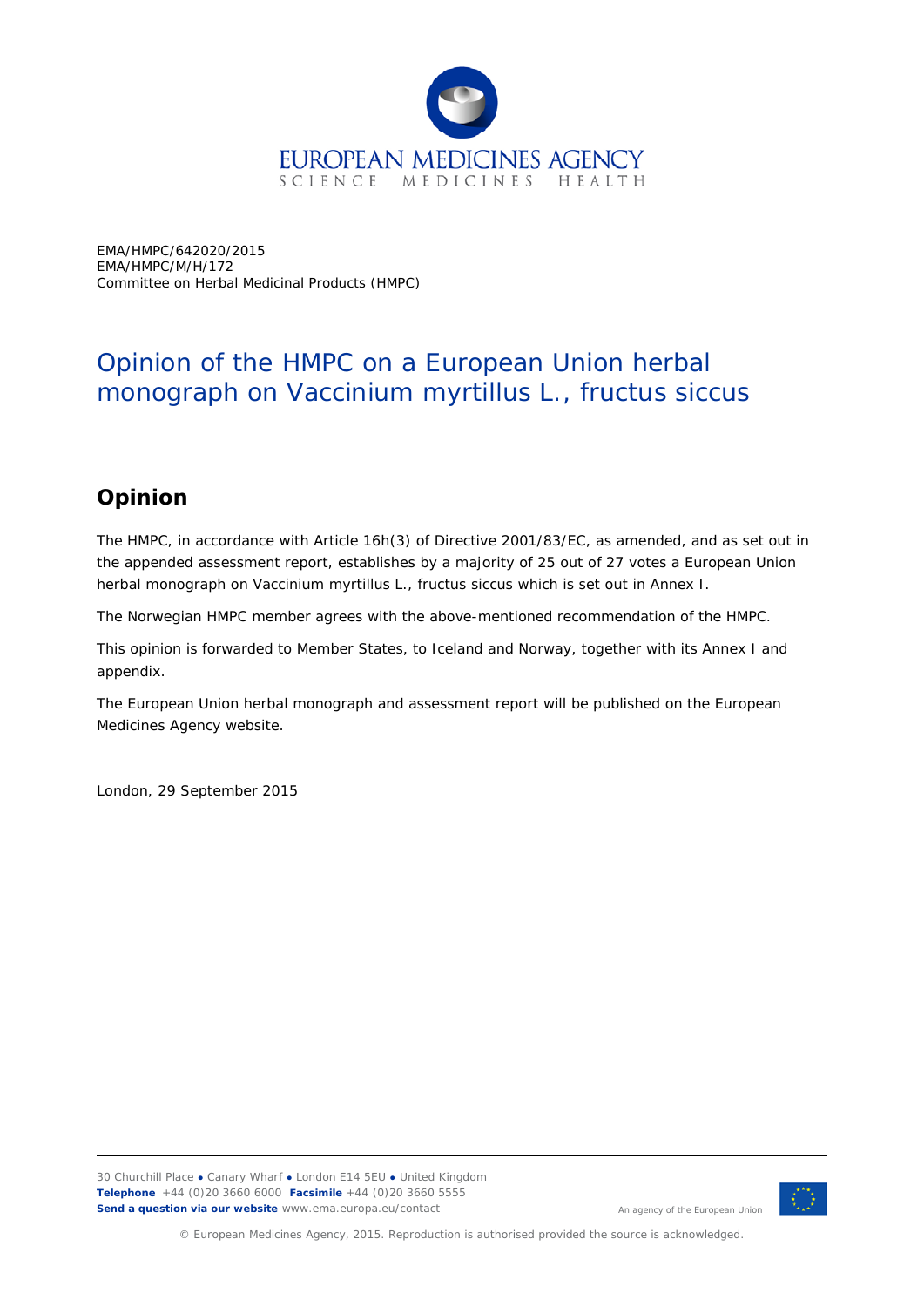**Annex I: European Union herbal monograph (EMA/HMPC/678995/2013)**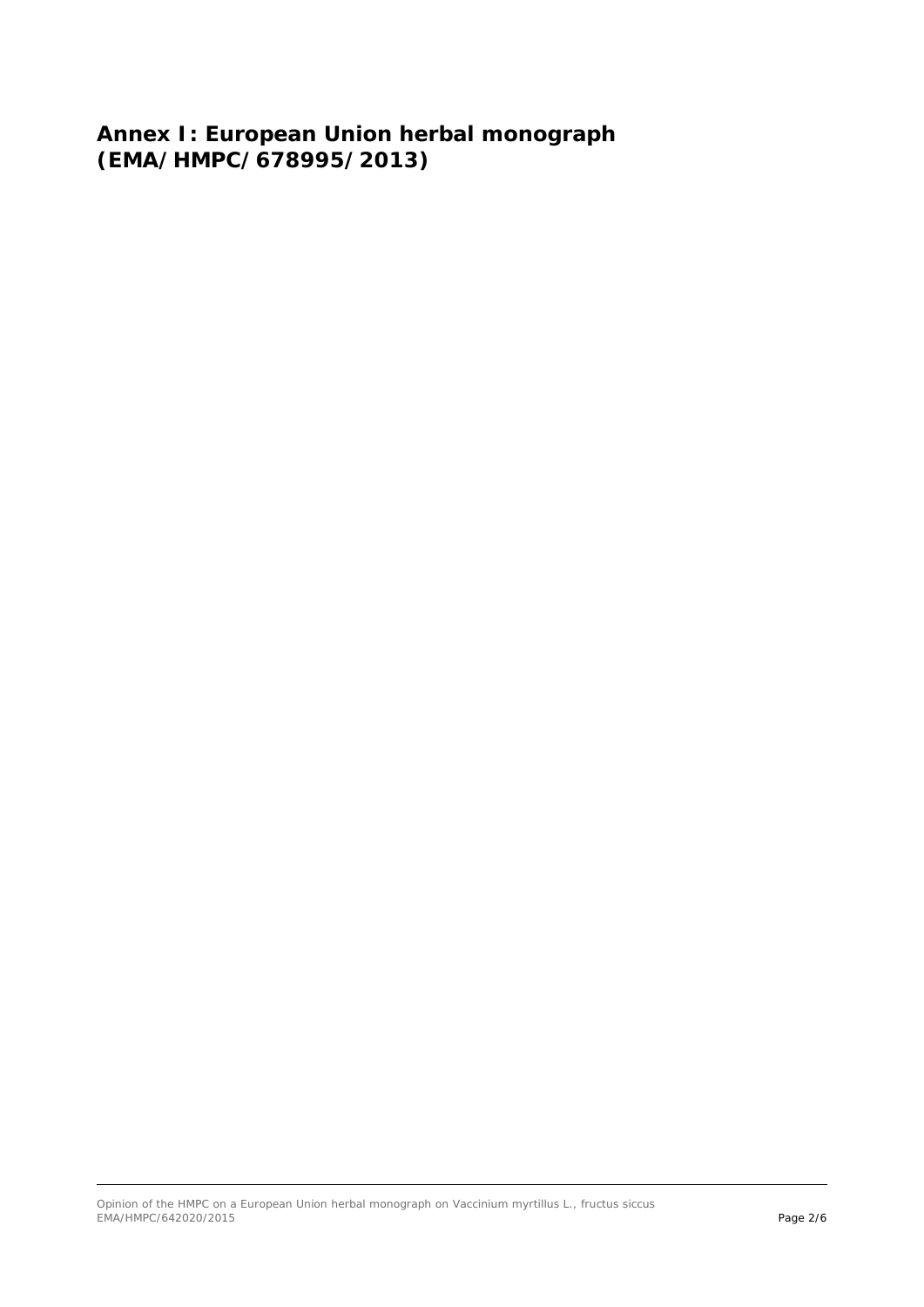## **Appendix I: Assessment report (EMA/HMPC/555161/2013)**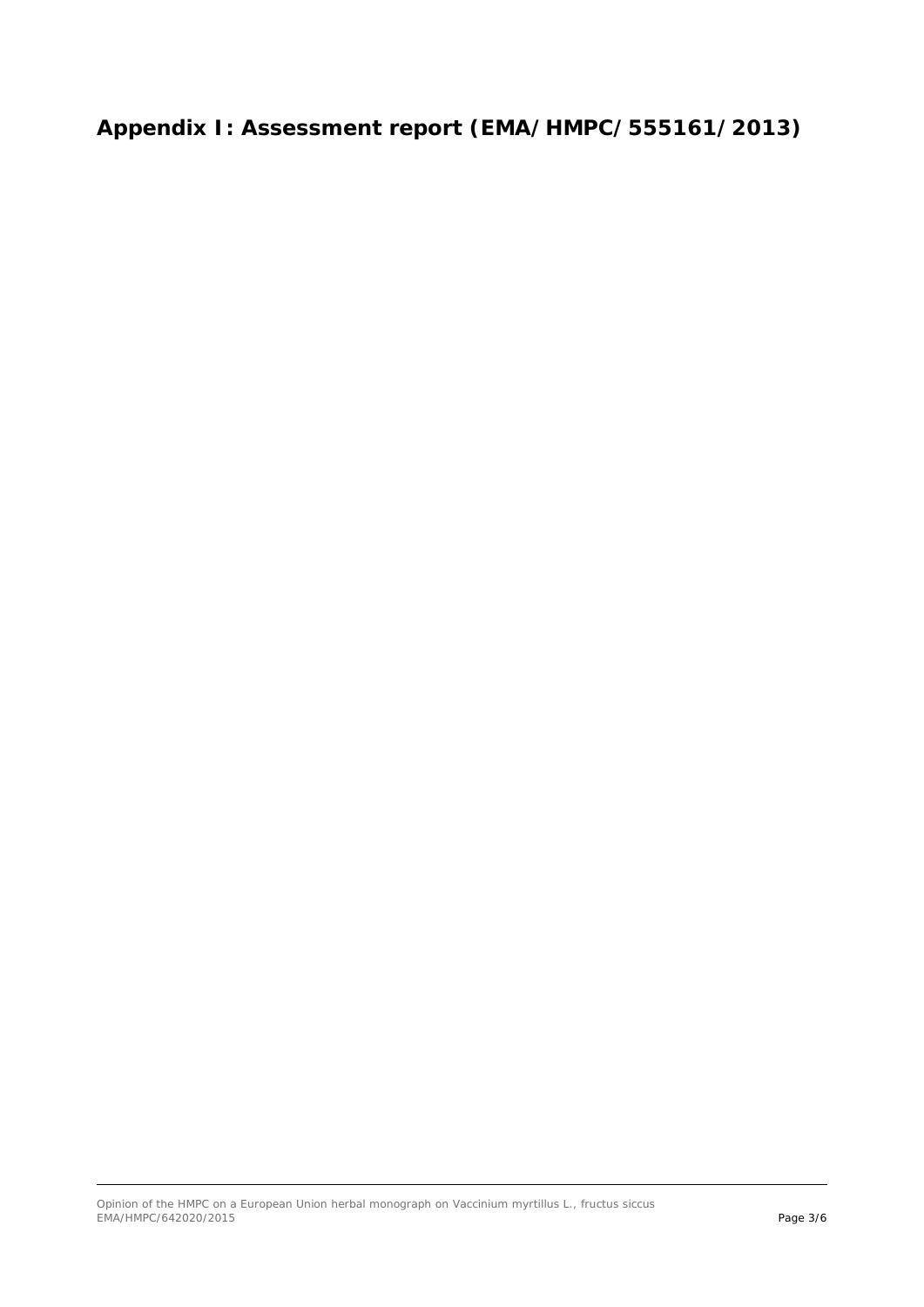## **Appendix II: Divergent position**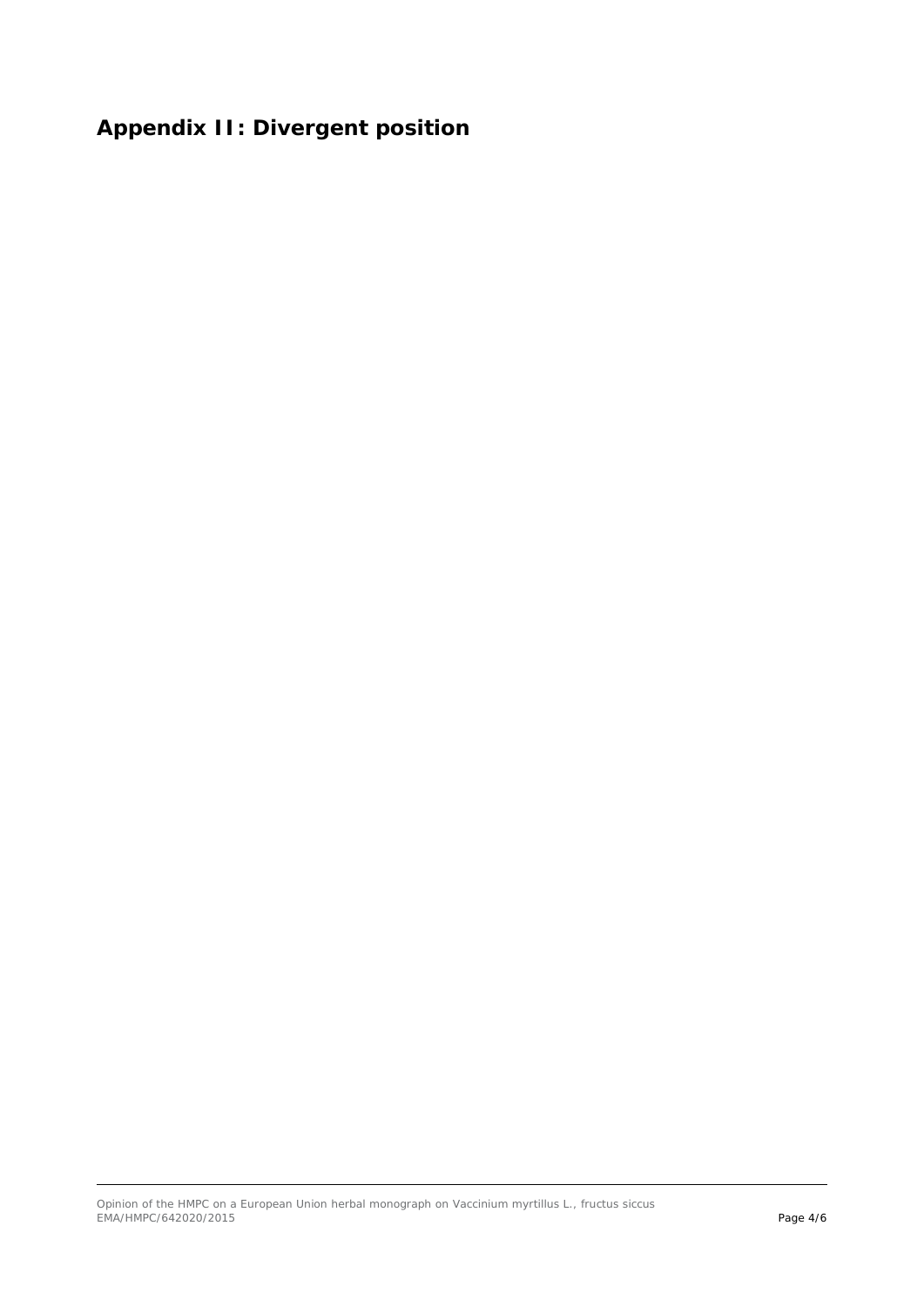The member of the HMPC mentioned below did not agree with the HMPC's opinion for the following reason:

I do not fully endorse the indication established in the monograph. From a Dutch point of view, the indication "Traditional herbal medicinal product for symptomatic treatment of mild irritations in mouth or throat, exclusively based upon long-standing use" would be preferable, instead of "mild inflammations"

Emiel van Galen, HMPC member

London, 29 September 2015